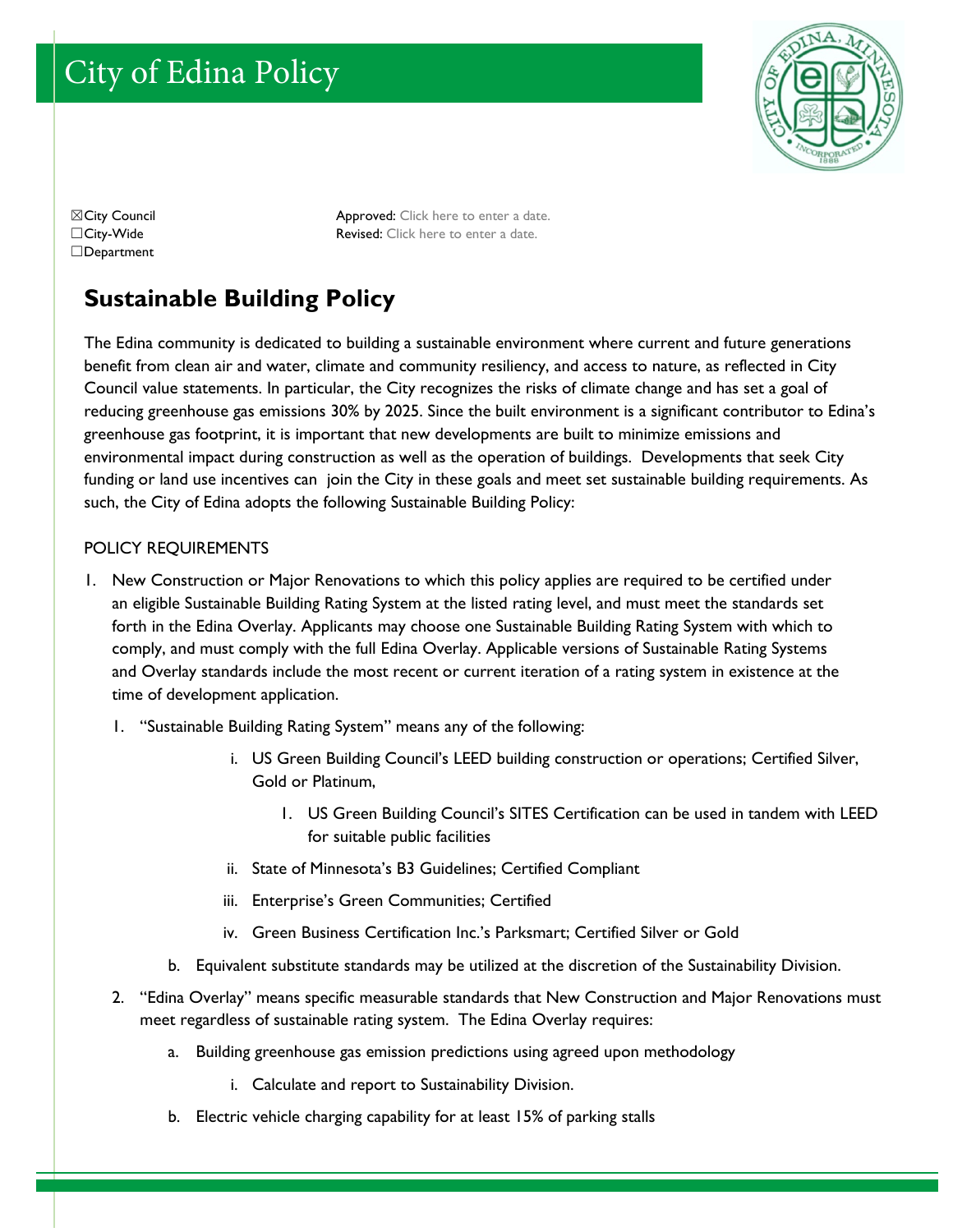"Level 2" electric vehicle charging capability means chargers with voltage greater than 120 and includes 240.

- i. 5% of parking stalls must install Level 2 or higher charging stations at the time of construction –AND-
- ii. Install conduit that allows 10% of spaces dedicated to Level 2 or higher charging stations, which could be installed at a future date
- c. Energy efficiency standard
	- i. For 1-4 unit residential projects:
		- 1. Follow US Department of Energy Zero Energy Ready Homes
	- ii. For all other residential and commercial projects:
		- 1. Follow B3 Sustainable Building 2030 Energy Standard
- d. Bird-safe glazing
	- i. For projects seeking LEED certification:
		- 1. Achieve bird collision deterrence point
	- ii. For projects seeking all other Sustainable Rating Systems:
		- 1. Follow B3 Guideline S.9: Bird-Safe Building

### **APPLICABILITY**

- 1. This Policy applies to all of the following New Construction and Major Renovation Projects. For the purpose of this policy, the definitions of "Major Renovation" and "New Construction" shall be:
	- a. "Major Renovation" means renovation work performed on an existing building or portion thereof consisting of at least 10,000 square feet (gross) for non-municipal buildings and 2,500 square feet (gross) for municipal buildings, and requiring installation of new mechanical, ventilation, or cooling systems, or the replacement of such systems.
	- b. "New Construction" means the planning, design, construction and commissioning of a new building, or an addition of at least 10,000 square feet to an existing building if such addition requires installation of new mechanical, ventilation, or cooling systems.
- 2. Public Facilities owned or operated by the City of Edina or the HRA.
- 3. Facilities of which the City or HRA are, or will become, the sole tenant.
- 4. Facilities rezoned with Planned Unit Development (PUD) District zoning.
- 5. Private Facilities receiving Financial Assistance.
	- a. "Financial Assistance" means funds provided for New Construction or Major Renovations projects provided by agreement from the City of Edina or the Edina Housing and Redevelopment Authority (HRA), including: